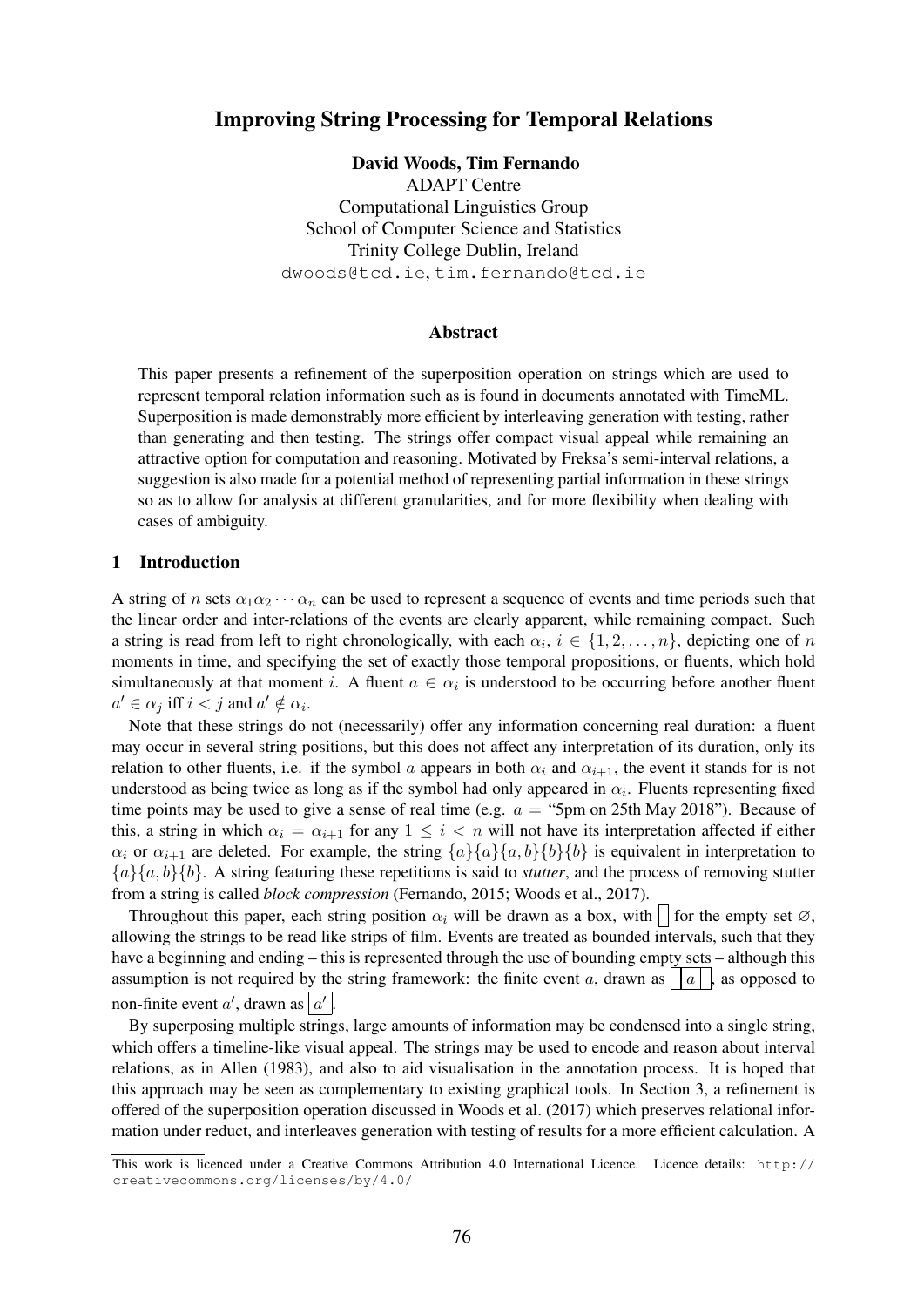potential extension of the framework is also shown in Section 4 such as to allow for incomplete information, and for Freksa (1992)'s semi-interval relations to be represented. This would enable reasoning over partial or uncertain information, or in case coarser analysis was desired.

# 2 Motivation

Several attempts have been made to create a visualisation system which best represents the temporal relations found in TimeML (TimeML Working Group, 2005; Pustejovsky et al., 2010), particularly for use as an annotation aid, including Tango (Pustejovsky et al., 2003; Verhagen et al., 2006), using labelled arcs in a directed graph, and T-BOX (Verhagen, 2005a), using relative placement of boxed temporal propositions. A clear advantage of T-BOX is that it presents the information in a way that makes it easy to quickly gain a sense of a document's overall temporal structure, due to its intuitive use of arrows, box-inclusion, and stacking.

Using strings as a representational tool presents the same intuitive structure, with a timeline-like leftto-right layout, but in a compact format which may also be used for computations, rather than being a purely visual entity.

Although these strings may be used for other problems (see Fernando (2015)), one of their more obvious uses is as a tool for the simultaneous visualisation of and reasoning about collections of Allen (1983)'s interval relations, such as those which appear (slightly renamed) as TLINKs in documents annotated with TimeML. A TLINK, or temporal link, is a tag featuring a pair of temporal entities, either event instances or time periods, from the text of the document and a relation between them, which can be translated to a string.

By way of example, taking a tag <TLINK lid="l5" relType="BEFORE" timeID="t86" relatedToTime="t82"/ $>1$  (t86 referring to a five year period, and t82 being the document creation time), it is straightforward to convert this to a string: find the Allen relation which corresponds to the relType attribute, then substitute a and a' in Table 1 with the values of timeID (or eventInstanceID) and relatedToTime (or relatedToEventInstance), respectively, to give "t86 before t82" –  $\vert$  t86  $\vert$  t82  $\vert$  , which is interpreted as saying that the five year period occurred before the document creation time. By converting all of a document's TLINKs to strings and superposing them with one another, a picture begins to build up of the document's overall temporal structure.

As Derczynski (2016, p. 2) points out, the choice of representation for temporal relation types is critical, as choosing the right relation for arbitrary pairs of events is difficult. By using these strings, an annotator would be able to see the state of the document as a whole, and receive suggestions when there are constraints on the possible relations they may choose, given other relations. For example, given " $x$ " during  $y'' - \sqrt{y \cdot x}$ ,  $y \cdot y$  and "y during  $z'' - \sqrt{x \cdot y}$ , there is only one possible relation between x and z: "x during  $z" - \mid z | x, z | z \mid$ . In scenarios such as this, where there is only one possibility, the system should be able to fill it in automatically, but in other cases, it might suggest to an annotator that only a certain group of relations is feasible.

The ultimate goal here would be to achieve full temporal closure over the document. If the temporal entities were (as in Tango) represented as nodes on a graph, and the relations between them as the arcs, this would look like a fully connected graph, with an arc from every node to every other node. Using strings instead, a single, timeline-like string would be computable, which would contain all of the temporal relation information of the document. It would be possible to determine the relation between any two (or more) events in a single operation, and to quickly examine subsections of the timeline, or see the relative ordering of a specific subset of events (see reduct and projections, Section 3).

Reaching this somewhat lofty target in an automatic way seems unlikely, at least for now, as the number of relations given in a typical document from TimeBank (Pustejovsky et al., 2006), the largest corpus of documents annotated with TimeML, is far short of the total  $N(N-1)/2$  (for N fluents) links mentioned by Verhagen (2005b, p. 3), and in most cases, there is simply not enough information to compute everything. See Section 4 for further discussion on this matter.

<sup>1</sup> Document ABC19980108.1830.0711.tml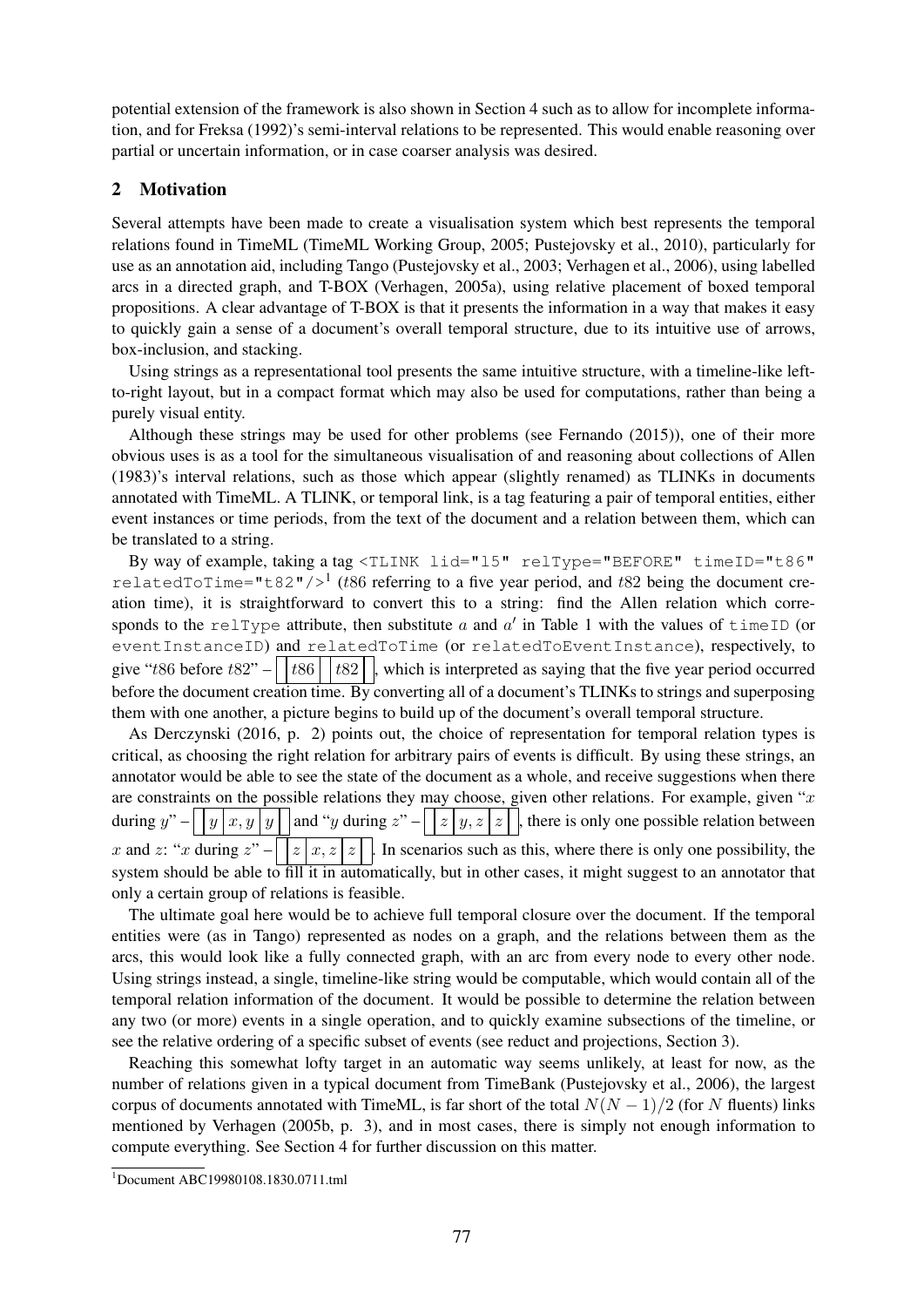One benefit the strings offer from an automation point of view is the ability to quickly determine inconsistent labellings in TimeML documents. If superposition of any two strings produces an empty language, then there is an incompatibility between them (e.g. "x before  $y'' - \vert x \vert y \vert$  and "x after  $y'' - \sqrt{y \sqrt{x}}$ , and there is a problem with the document. As some inconsistencies are only revealed through transitivities, superposing more than two strings will often present further issues.

Since the superposition operation would be used very frequently in any system that employed these strings for visualisation or computation, it is critical that it be made as efficient as possible.

#### 3 Constraints for superposition of strings

Superposition in its simplest form is defined as the componentwise union of two strings of equal length:

$$
\alpha_1 \alpha_2 \cdots \alpha_n \& \alpha'_1 \alpha'_2 \cdots \alpha'_n := (\alpha_1 \cup \alpha'_1)(\alpha_2 \cup \alpha'_2) \cdots (\alpha_n \cup \alpha'_n)
$$
(1)

for example

$$
a \mid b \mid c \mid \& \mid a \mid a \mid d = a \mid a, b \mid c, d
$$
\n
$$
(2)
$$

This is extended to languages (sets of strings)  $L$  and  $L'$ :

$$
L \& L' := \bigcup_{n \geq 0} \{ s \& s' \mid s \in L_n, s' \in L'_n \} \tag{3}
$$

where  $L_n$  and  $L'_n$  are the sets of strings of length n in L and L', respectively.

In order to extend this operation further to strings of unequal lengths, it should first be said that s and s' are *bc-equivalent* if they block compress to the same string, that is  $\text{bc}(s) = \text{bc}(s')$ . The inverse of the block compression operation may be used to introduce stutter in the strings which are to be superposed, and generate an infinite language of  $\alpha$ -equivalent strings:

$$
\mathbf{bc}^{-1}(s) = \alpha_1^+ \alpha_2^+ \cdots \alpha_n^+ \qquad \text{if } s = \mathbf{bc}(\alpha_1 \alpha_2 \cdots \alpha_n) \tag{4}
$$

These languages are then superposed, and the results are block compressed to give a finite set, the *asynchronous superposition* of s and s' (noting that  $\text{bc}(s) = \text{bc}(s') \iff s' \in \text{bc}^{-1}\text{bc}(s)$ ):

$$
s \&_{*} s' := \{ \ln(s'') \mid s'' \in \ln^{-1} \ln(s) \& \ln^{-1} \ln(s') \} \tag{5}
$$

For example:

$$
x[z] \& \underline{x[y]z} = \{ \underline{x[x,y]z}, \underline{x[x,y]x,z]z}, \underline{x[y,z]z}, \underline{x[x,y]y,z]z}, \underline{x[x,x]y,z]z} \} \tag{6}
$$

Interestingly, the thirteen Allen interval relations given in

$$
\mathcal{AR} := \{ \langle \rangle, \langle \mathbf{d}, \mathbf{d}, \mathbf{f}, \mathbf{f}, \mathbf{m}, \mathbf{m}, \mathbf{0}, \mathbf{0}, \mathbf{s}, \mathbf{s} \mathbf{i}, \mathbf{d} \rangle \tag{7}
$$

are represented by the asynchronous superposition

$$
\boxed{a} \quad \&_* \boxed{a'} = \{ \mathcal{S}_R(a, a') \mid R \in \mathcal{AR} \}
$$
\n
$$
(8)
$$

with each string  $S_R(a, a')$  featuring one relation a R a', as shown in Table 1.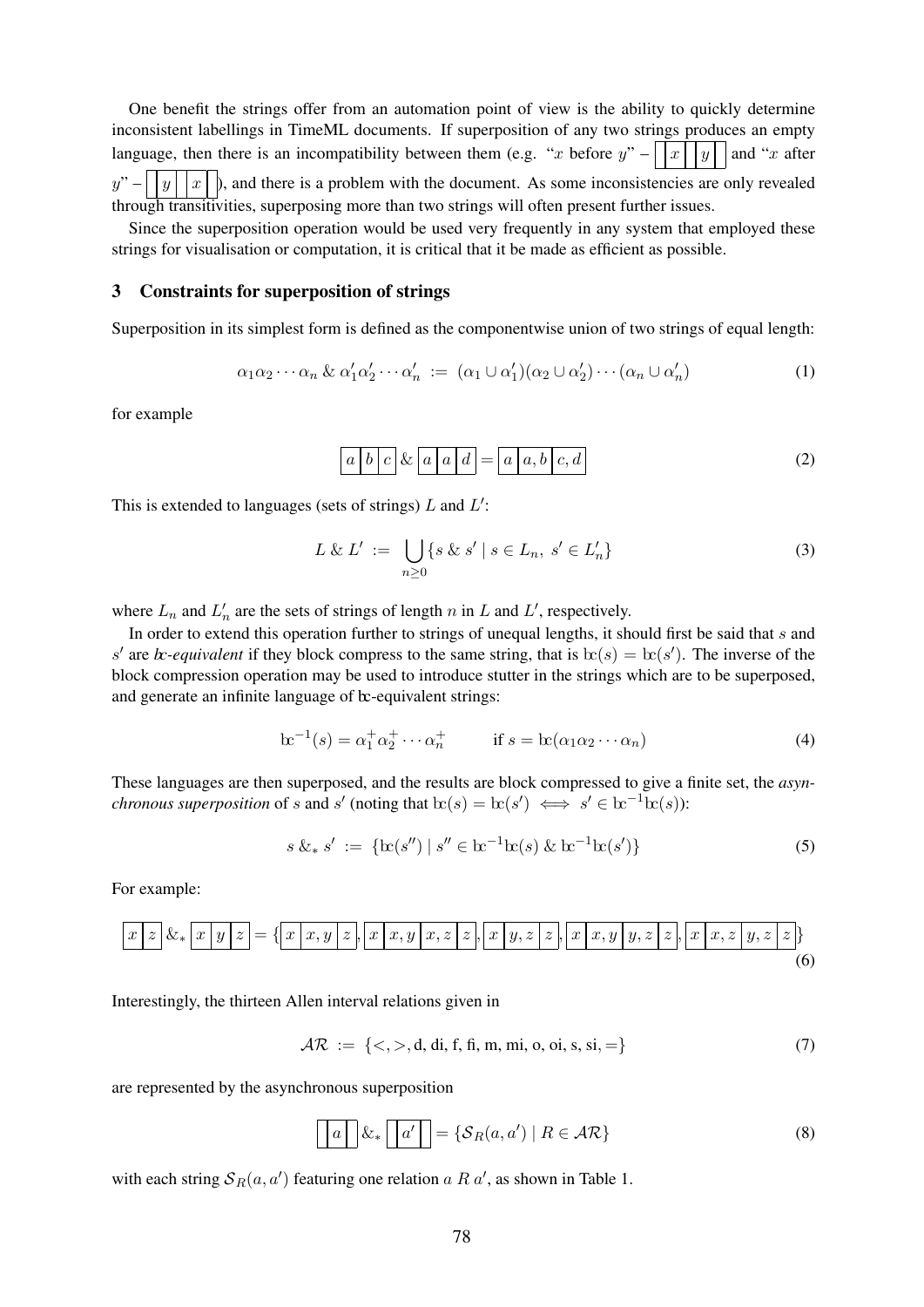

Table 1: Allen interval relations in strings

It should be noted that neither the basic (  $\&$  ) or asynchronous (  $\&_*$  ) forms of superposition pay attention to the semantics of the strings on which they operate. For instance, in (2), there is no way to determine the actual relation between c and d, given the strings  $|a|b|c|$  and  $|a|a|d$ . Similarly, the strings  $|x|z|$ and  $x | y | z$  suggest a contradiction in (6), since each contains a different relation between x and z, only one of which could be veridical at once.

An upper bound on the length of the strings to be generated when using inverse block compression is established as  $n + n' - 1$  in Woods et al. (2017), where n and n' are the respective lengths of input strings  $s$  and  $s'$ . However, while this limit is an obvious and necessary improvement on generating the infinite language  $\mathrm{bc}^{-1}\mathrm{bc}(s)$   $\&$   $\mathrm{bc}^{-1}\mathrm{bc}(s')$  in (5), further constraints are required in order for superposition to truly be effective.

Some additional notation is presented here which will prove helpful in describing the present issue and its solution. The following string will be used for demonstrative purposes, with  $lt =$  "last Tuesday",  $js =$  "John sleeps",  $fa =$  "a fire alarm sounds":

 $|lt, js|$   $|lt, js, fa|$   $|lt, js|$   $|lt|$  = "John slept through the fire alarm last Tuesday" (9)

The *vocabulary* of a string s will be said to be the union of each of its components:

$$
voc(s) := \bigcup_{i=1}^{n} \alpha_i
$$
\n(10)

This makes s an MSO<sub>voc(s)</sub>-model,<sup>2</sup> interpreting each  $a \in voc(s)$  as the set of string positions where a occurs. The vocabulary of (9) is  $\{lt, js, fa\}.$ 

For any set A, the A*-reduct* of a string s is defined as the componentwise intersection of s with A (Fernando, 2016):

$$
\rho_A(\alpha_1 \alpha_2 \cdots \alpha_n) := (\alpha_1 \cap A)(\alpha_2 \cap A) \cdots (\alpha_n \cap A) \tag{11}
$$

resulting in a string  $\rho_A(s)$  with vocabulary  $voc(s) \cap A$ . For example, setting  $A = \{lt, fa\}$ , the A-reduct of (9) is the string  $\vert \t l t \t l t \t l t$ ,  $f a \t l t \t l t \t l$ .

A string s will also be said to *project to* another string  $s'$  if the  $voc(s')$ -reduct of s block compresses to  $s'$ :

$$
\operatorname{tc}(\rho_{voc(s')}(s)) = s' \tag{12}
$$

For example, a string projects to itself precisely if it is stutterless. Additionally, a language L can be said to project to a string  $s'$  if every string  $s \in L$  projects to  $s'$ . As an MSO<sub>voc(s)</sub>-model, a string s *satisfies*  $a R a'$  if s projects to  $\mathcal{S}_R(a, a')$ 

$$
s \models a \, R \, a' \iff \mathbf{bc}(\rho_{\{a,a'\}}(s)) = \mathcal{S}_R(a,a')
$$
\n<sup>(13)</sup>

<sup>&</sup>lt;sup>2</sup>See Libkin (2004) for a discussion of Monadic Second-Order Logic.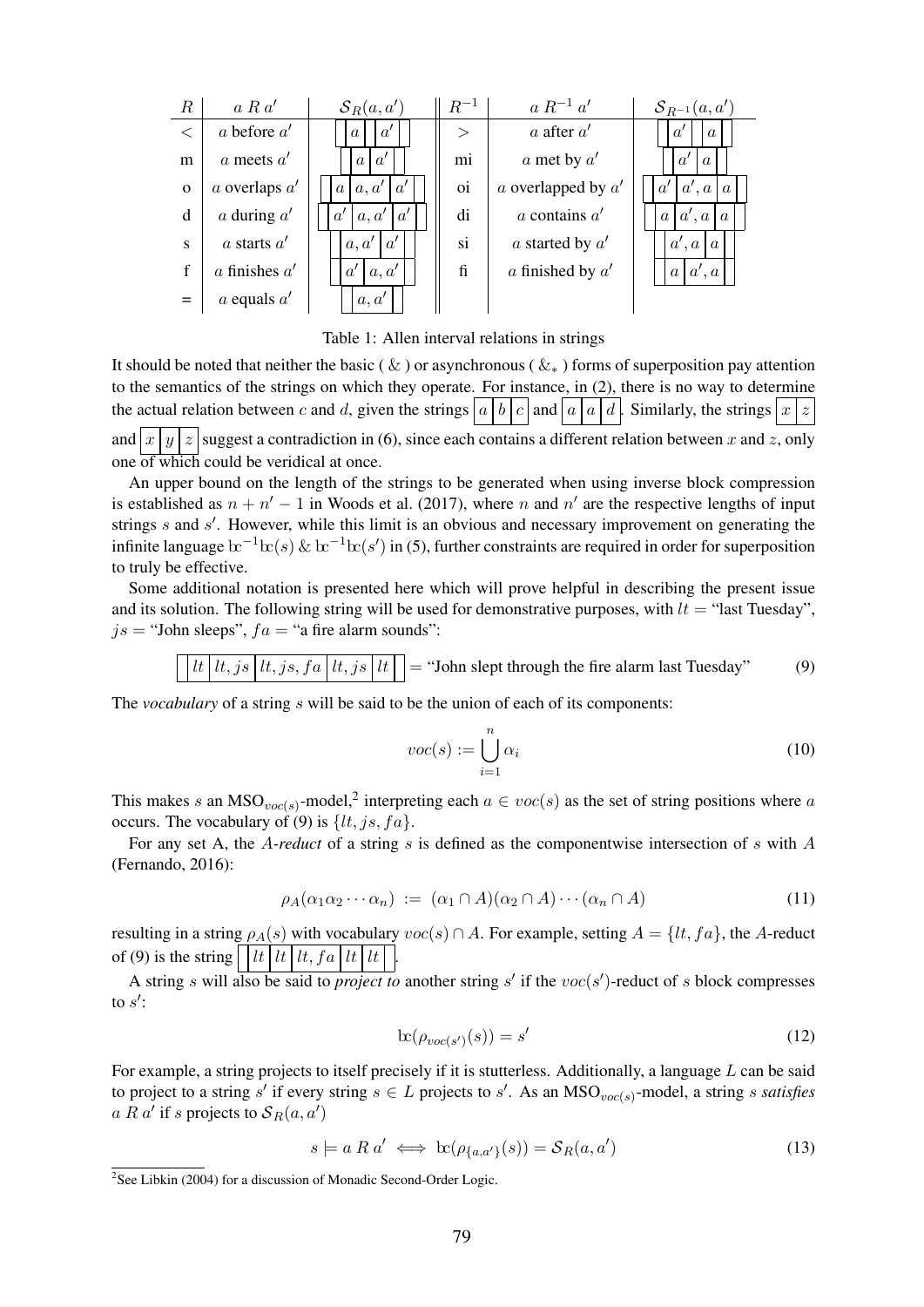and "a is a bounded interval in s" if s projects to | |a|. The string in (9) can be said to satisfy, for instance, "lt contains f a", since it projects to the string  $\vert \tceil \tceil t \tceil f a$ , lt  $\vert \tceil t \vert \tceil$  ("The fire alarm sounded at some point last Tuesday"). It also satisfies "lt contains js", and "js contains fa", as well as the inverses of these three relations.

In general, every string in s  $\&_* s'$  will project back to both s and s', provided  $\text{voc}(s) \cap \text{voc}(s') = \emptyset$ . However, if this condition of disjoint vocabulary does not hold, then s  $\&_* s'$  need not preserve the projections. For example, the superposition of "x before y" –  $\left| x \mid y \right|$  and "y before  $z$ " –  $\left| y \right|$   $|z|$ should, presumably,<sup>3</sup> result in a language containing exactly one string, namely  $||x||y||z||$  ("x happened before  $y$  did, which happened before  $z$ "). This string projects to both of the strings which made it, preserving that original information, and further projects to "x before  $z$ " –  $x \mid x \mid z \mid$ , demonstrating one of the transitivities of the Allen interval relations i.e. the possible relation(s) between a and  $a''$ , given  $a R a'$  and  $a' R' a''$ .

Asynchronous superposition in its current form, in fact, will produce a language of 270 strings, five of which project to  $||x||y||$ , five which project to  $||y||z||$ , and just one  $(||x||y||z||)$  which projects to both. Of these 270 strings, 245 will project to  $||y||y||$ , which is plainly invalid by the earlier assertion that only finite intervals should be expected (i.e. for any fluent  $a \in voc(s)$ , s should project to | |a| |). By requiring that the resulting language of a superposition can project back to each of its "parent" strings, it is ensured that the original information is not lost, and allows for the calculation of the transitivities which are essential to temporal reasoning in Allen (1983) and Freksa (1992).

In Woods et al. (2017, p. 130), the potential results of a superposition are generated and then tested, checking each one for validity (using an algorithm based on matching string positions). While this does produce the correct output, it involves extensive overgeneration, even in the most basic of cases. Here an approach is presented which interleaves testing with generation, ensuring that only valid results are generated at all.

 $\Theta$  is fixed as an infinite set of fluents, and  $Fin(\Theta)$  as the set of finite subsets of  $\Theta$ , such that any string s is in  $Fin(\Theta)^*$ . Given  $\Sigma, \Sigma' \in Fin(\Theta)$ , a function

$$
\&_{\Sigma,\Sigma'} : (Fin(\Theta)^* \times Fin(\Theta)^*) \to 2^{Fin(\Theta)^*} \tag{14}
$$

is defined, mapping a pair  $(s, s') \in Fin(\Theta)^* \times Fin(\Theta)^*$  of strings to a set  $s \&_{\Sigma, \Sigma'} s' \subseteq Fin(\Theta)^*$  of strings as follows:

$$
\epsilon \&_{\Sigma,\Sigma'} \epsilon := \{\epsilon\} \tag{15}
$$

where  $\epsilon$  is the empty string (of length 0)

$$
\epsilon \&_{\Sigma,\Sigma'} s := \varnothing \text{ for } s \neq \epsilon \tag{16a}
$$

$$
s \&_{\Sigma, \Sigma'} \epsilon := \varnothing \text{ for } s \neq \epsilon \tag{16b}
$$

and for  $\alpha, \alpha' \in Fin(\Theta)$ 

$$
\alpha s \&_{\Sigma, \Sigma'} \alpha' s' := \begin{cases} \{ (\alpha \cup \alpha') s'' \mid s'' \in L(\alpha, s, \alpha', s', \Sigma, \Sigma') \} & \text{if } \Sigma \cap \alpha' \subseteq \alpha \text{ and } \Sigma' \cap \alpha \subseteq \alpha' & \text{otherwise} \end{cases}
$$
\n
$$
(17)
$$

where  $L(\alpha, s, \alpha', s', \Sigma, \Sigma')$  is

$$
(\alpha s \&_{\Sigma,\Sigma'} s') \cup (s \&_{\Sigma,\Sigma'} \alpha' s') \cup (s \&_{\Sigma,\Sigma'} s')
$$
\n(18)

(from which it follows that any string in s  $\&_{\Sigma,\Sigma'} s'$  has length less than length(s) + length(s')). If  $\Sigma = \Sigma' = \emptyset$ , then (†) holds vacuously, and  $\&_{\Sigma,\Sigma'}$  is functionally identical to the existant asynchronous superposition operation  $\&\infty$ . Otherwise, (†) can be used to prevent those invalid superpositions which do not project to both  $s$  and  $s'$ .

<sup>&</sup>lt;sup>3</sup>The assumption here being that all occurrences of a fluent symbol, whether appearing in one string or several, refer to the same unique event or time period.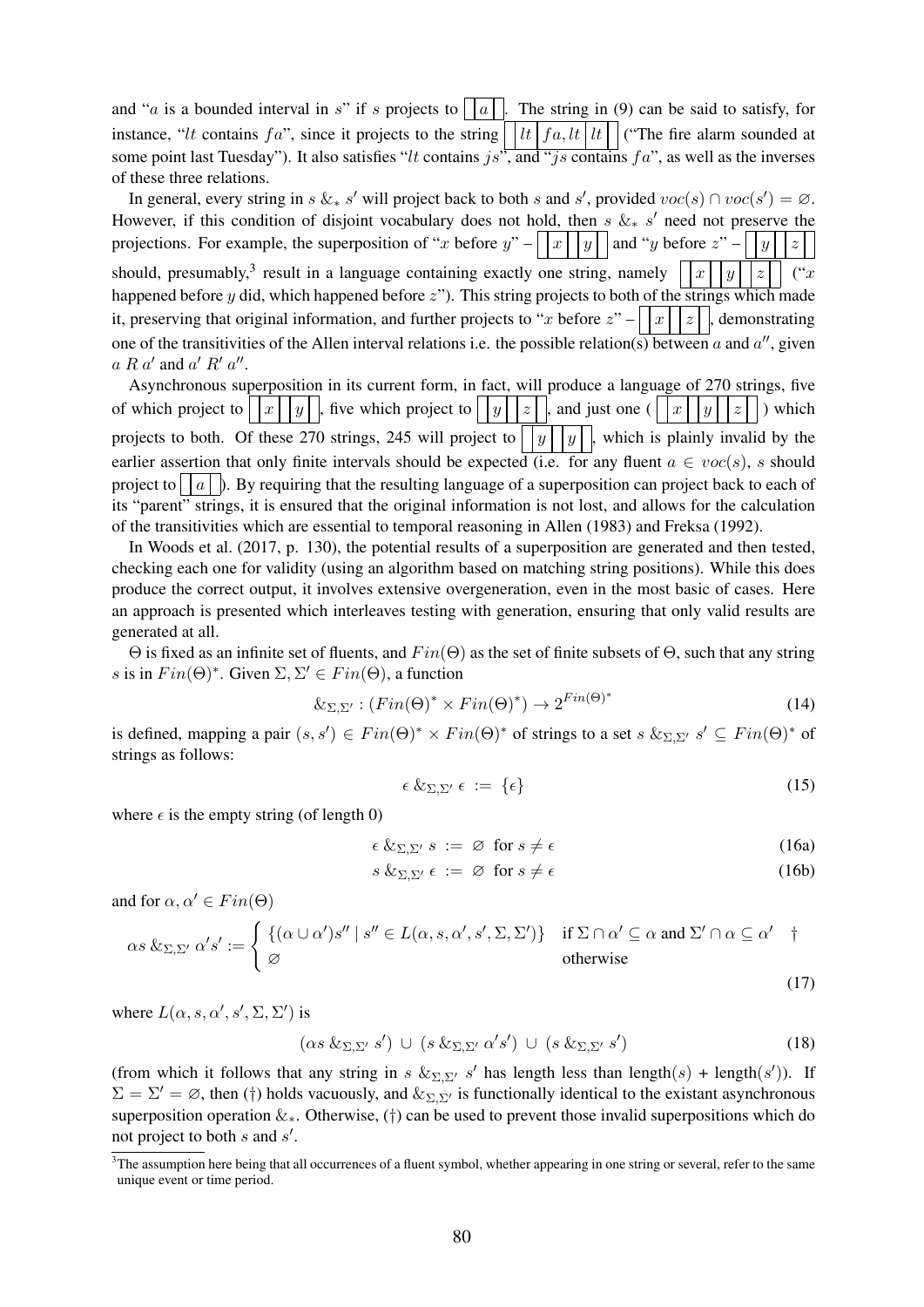**Proposition 1.** For all  $\Sigma, \Sigma' \in Fin(\Theta)$  and  $s, s' \in Fin(\Theta)^*$ ,  $s \&_{\Sigma, \Sigma'} s'$  selects those strings from  $s$   $\&_{\varnothing,\varnothing}$   $s'$  which project to both the  $\Sigma$ -reduct of  $s$  and the  $\Sigma'$ -reduct of  $s'$ 

$$
s \&_{\Sigma, \Sigma'} s' = \{s'' \in s \&_{\varnothing, \varnothing} s' \mid \operatorname{lc}(\rho_{voc(s) \cap \Sigma}(s'')) = \operatorname{lc}(\rho_{\Sigma}(s)) \text{ and } \operatorname{lc}(\rho_{voc(s') \cap \Sigma'}(s'')) = \operatorname{lc}(\rho_{\Sigma'}(s'))\}
$$
(19)

**Corollary 2.** For all  $s, s' \in Fin(\Theta)^*$  that are stutterless, if  $\Sigma = voc(s)$  and  $\Sigma' = voc(s')$ , then s  $\&_{\Sigma, \Sigma'} s'$  selects those strings from s  $\&_{\emptyset, \emptyset} s'$  which project to s and s'

$$
s \&_{\Sigma,\Sigma'} s' = \{s'' \in s \&_{\varnothing,\varnothing} s' \mid \operatorname{lc}(\rho_{\Sigma}(s'')) = s \text{ and } \operatorname{lc}(\rho_{\Sigma'}(s'')) = s'\}\tag{20}
$$

Corollary 2 suggests that to preserve information under projection during superposition, *vocabulary constrained* superposition should be used:

$$
s \&_{w} s' := s \&_{\text{voc}(s), \text{voc}(s')} s'
$$
\n
$$
(21)
$$

Below, (22) shows a short worked example for  $x |y| \&x$ 4

$$
\left(\bigcup \bigcup \bigcap \left(\fbox{$x$ } y\right] \&_{w} y\right) \&_{w} \big[\big[\fbox{$y$ } \big] \&_{w} \big[\big[\fbox{$y$ } \big] \&_{w} \big[\big[\fbox{$y$ } \big] \&_{w} \big[\big[\fbox{$y$ } \big] \&_{w} \big[\big[\fbox{$y$ } \big] \&_{w} \big[\big[\fbox{$y$ } \big] \&_{w} \big[\big[\fbox{$y$ } \big] \&_{w} \big[\big[\fbox{$y$ } \big] \&_{w} \big[\big[\fbox{$y$ } \big] \&_{w} \big[\big[\fbox{$y$ } \big] \&_{w} \big[\big[\fbox{$y$ } \big] \&_{w} \big[\big[\fbox{$y$ } \big] \&_{w} \big[\big[\fbox{$y$ } \big] \&_{w} \big[\big[\fbox{$y$ } \big] \&_{w} \big[\big[\fbox{$y$ } \big] \&_{w} \big[\big[\fbox{$y$ } \big] \&_{w} \big[\big[\fbox{$y$ } \big] \&_{w} \big[\big[\fbox{$y$ } \big] \&_{w} \big[\big[\fbox{$y$ } \big] \&_{w} \big[\big[\fbox{$y$ } \big] \&_{w} \big[\big[\fbox{$y$ } \big] \&_{w} \big[\big[\fbox{$y$ } \big] \&_{w} \big[\big[\fbox{$y$ } \big] \&_{w} \big[\big[\fbox{$y$ } \big] \&_{w} \big[\big[\fbox{$y$ } \big] \&_{w} \big[\big[\fbox{$y$ } \big] \&_{w} \big[\big[\fbox{$y$ } \big] \&_{w} \big[\big[\fbox{$y$ } \big] \&_{w} \big[\big[\big[\fbox{$y$ } \big] \&_{w} \big[\big[\fbox{$y$ } \big] \&_{w} \big[\big[\big[\fbox{$y$ } \big] \&_{w} \big[\big[\big[\fbox{$y$ } \big] \&_{w} \big[\big[\big[\fbox{$y$ } \big] \&_{w} \big[\big[\big[\fbox{$y$ } \big] \&_{w} \big[\big[\big[\fbox{$y$ } \big] \&_{w} \big[\big[\big[\fbox{$y$ } \big] \&_{w} \big[\big[\big[\fbox{$y$ } \big] \&_{w} \big[\
$$

$$
\left(\left|\right| \left(\varnothing \cup \left(\left|x\right|\right)\right)\left(\left|x\right|\right) \cup \left|y\right|\right) \&_{w} \left|y\right| z\right| \cup \left|y\right| \&_{w} \left|y\right| z\right| \cup \left|y\right| \&_{w} \left|y\right| z\right| \right) \cup \left(\varnothing\right) \tag{22b}
$$
\n
$$
\left(\left|\left|x\right|\right) \left(\varnothing \cup \varnothing \cup \left(\left|y\right|\right)\left(\left|y\right|\right) \&_{w} \left|z\right|\right) \cup \left|\left|\left(x_{w}\right|\left|y\right|\right| z\right| \right) \right) \qquad (22c)
$$

$$
\left(\boxed{x|y}\right)(\emptyset \cup \emptyset \cup \left(\boxed{\cup z}\right)\left(\boxed{\&_{w}\right] \cup \epsilon \&_{w}\left[\left(\frac{\cdot}{\epsilon}\right] \cup \epsilon \&_{w}\right])
$$
\n(22d)

$$
\left(\boxed{x \mid y \mid z}\right) \left(\left(\boxed{\cup} \right) \left(\boxed{\& x \in \cup \epsilon \& x \in \ ] \cup \epsilon \& x \epsilon}\right) \cup \varnothing \cup \varnothing\right) \tag{22e}
$$

$$
(\boxed{x \mid y \mid z}) (\{\epsilon\}) = \boxed{x \mid y \mid z}
$$
 (22f)

Compare the steps above with the procedure for asynchronous superposition. First, the padded forms of  $x |y|$  and  $|y|z|$  must be generated, each of which are superposed together (in this case,  $20 \times 20$ strings):

$$
\left\{ \boxed{\left| \boxed{x \ y \ } \right|} \& \boxed{\left| \boxed{y \ z \ } \right|}, \dots, \boxed{x \ y \ \boxed{\left| \boxed{y \ z \ } \right|} \right\} \tag{23}
$$

Next, each of the resulting 400 strings is block compressed, to form a set of 53 possible strings:

$$
\{ \boxed{x, y \mid y, z}, \dots, \boxed{x, y \mid y, z}
$$
 (24)

Finally, each of these strings is tested to ensure that it projects to both  $x | y | |$  and  $|y | z |$ , reducing the set to  $\{ |x|y \}$ 

Below in Table 2 are some speed-tests comparing asynchronous superposition's generate-then-test approach against vocabulary constrained superposition, each run in the same test environment<sup>5</sup> with the same inputs. The correct strings are found by each algorithm, so the notable element here is simply the difference in time (the mean time of 1001 runs is given in milliseconds). Column 5 shows the percentage decrease in time to produce the final result from  $\&_*$  to  $\&_{\infty}$ , with a mean decrease over these six examples of 72.27%.

<sup>&</sup>lt;sup>4</sup>It is worth mentioning that, although  $\&_{\infty}$  is written in each of (22),  $\Sigma$  and  $\Sigma'$  are fixed as  $\{x, y\}$  and  $\{y, z\}$ , respectively, at the first step of this procedure.

<sup>&</sup>lt;sup>5</sup>Node.js v10.0.0 (64-bit) on Ubuntu 16.04 using an Intel i7-6700 CPU with 16GB of memory.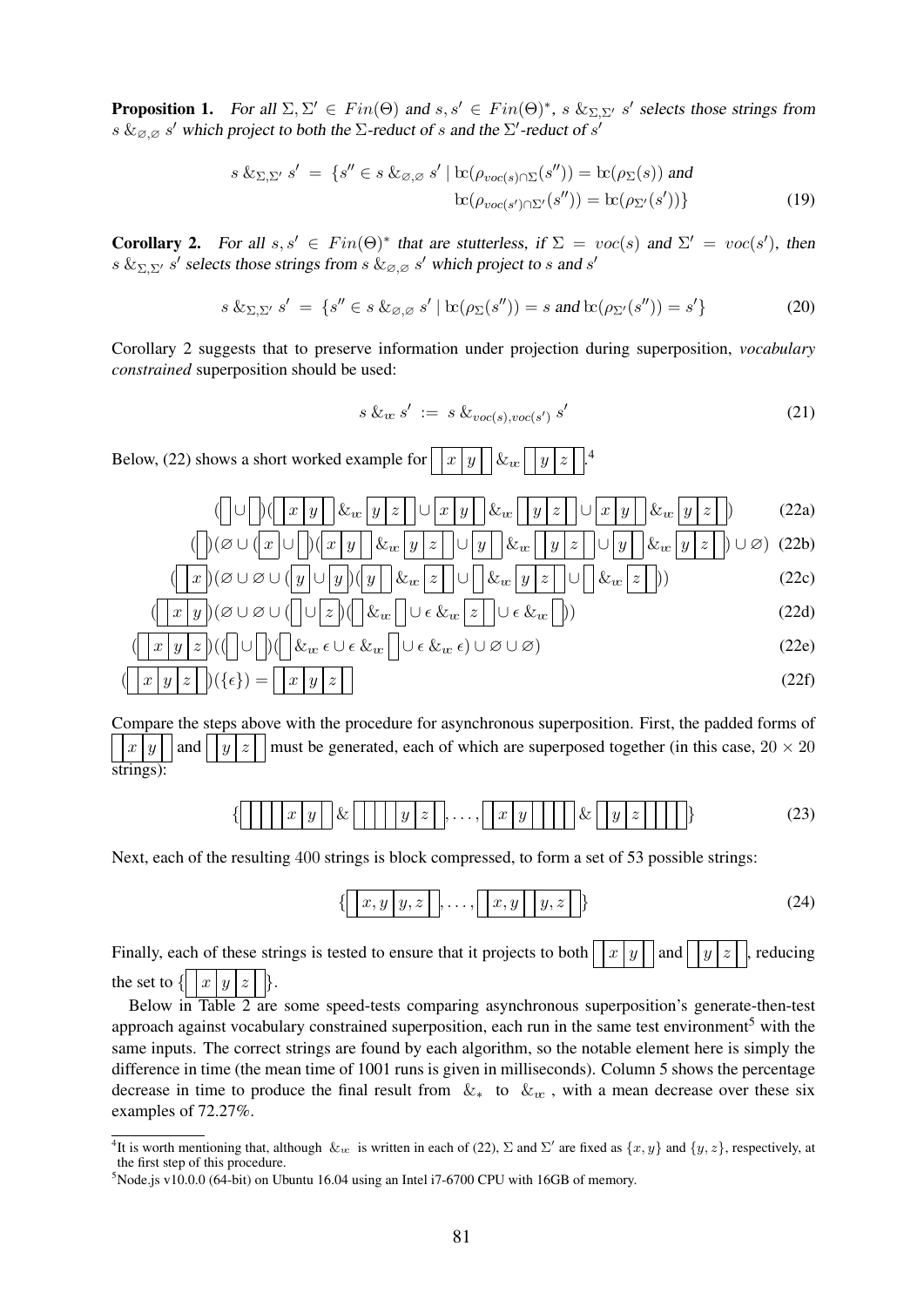

Table 2: Comparison of  $\&_*$  and  $\&_{\infty}$ 

Although these particular inputs are, for the most part, quite basic and arbitrarily chosen, they do illustrate how preventing the problematic strings as they are generated, as in vocabulary constrained superposition, is generally quicker than generating all of the syntactically possible strings then testing them for validity, as asynchronous superposition does. The mean percentage decrease for all pairs of strings  $s \in S_R(x, y)$ and  $s' \in S_R(y, z)$ , with  $R \in AR$ , is 34.11%. With  $s \in S_R(x, y)$  and  $s' \in S_R(u, v)$  the mean decrease is 64.51%, and with both strings  $s, s' \in S_R(x, y)$ , it is 74.28%, which seems to suggest that there are large gains in efficiency to be made in the cases when  $\text{voc}(s) \cap \text{voc}(s') = \emptyset$  and when  $\text{voc}(s) = \text{voc}(s')$ .

## 4 Beyond Allen's relations

While treating all temporal propositions as finite, bounded intervals makes it straightforward to represent Allen's interval relations as strings, the situation is more complicated when the data is incomplete (as it most often is). If a superposition results in a language of size  $> 1$ , it is impossible to narrow that set down to a single, correct string without further information. In this scenario, we are left with a number of possible strings, each representing a different timeline of the events, only one of which is veridical.

Taking an example from TimeBank, $6$  two of the TLINKs are converted to their string representations, featuring three distinct event instances  $(ei1, ei2, and ei12)$ :

$$
\left\{\text{TLINK } \text{relType} = \text{TBEFORE}^{\text{max}} \text{ eventInstanceID} = \text{Teil}^{\text{max}} \text{ relatedToEventInstance} = \text{Teil}^{\text{max}} \right\}
$$
\n
$$
\left\{\text{C5}\right\}
$$
\n
$$
\left\{\text{TLINK } \text{relType} = \text{IATER}^{\text{max}} \text{ eventInstanceID} = \text{Teil2}^{\text{max}} \text{ relatedToEventInstance} = \text{Teil}^{\text{max}} \right\}
$$
\n
$$
\left\{\text{C6}\right\}
$$

Superposing these two strings gives a language with five strings, each of which projects to one of a disjunction of the possible Allen relations between ei2 and ei12 (see Table 3).



It is impossible to determine which of the five is the correct relation for  $ei2$  and  $ei12$  given just the present data.

Given enough information, the exact relation between every fluent should be specifiable, achieving complete document closure and allowing the creation of a single string whose vocabulary is the set of the

<sup>6</sup> Document APW19980807.0261.tml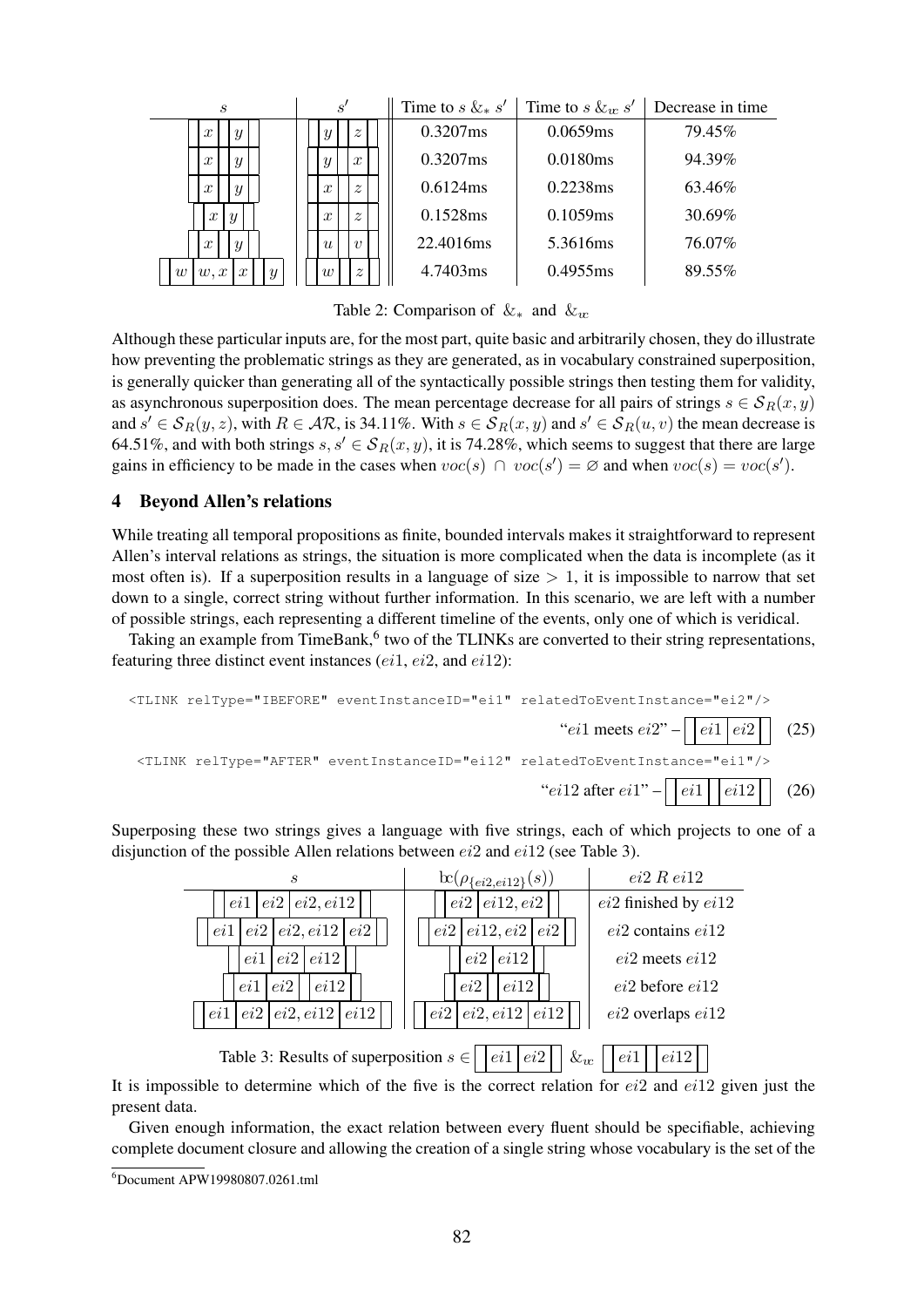document's temporal propositions. The relation between any two entities  $e$  and  $e'$  would be determinable by applying the block compressed  $\{e, e'\}$ -reduct to the string, and seeing which Allen relation it projected to. However, in typical discourse (and the documents of TimeBank), this often cannot be done: two events may be presented ambiguously in their temporal ordering, either due to unclear wording, or due to the fact that the events were not put in any kind of relation to each other in the text. For example

The girl stopped singing when the music on the radio ended. (27)

It is evident that the music and the girl's singing ended at the same time, but it's unclear as to which started first, or if they started at the same time: the information just isn't there. It might be surmised that there is a probable correspondence between the music and the singing, and they likely started together, but it is not possible to be certain. Perhaps she was singing to the song before as well, or perhaps she only sang the last verse of the song.

Freksa (1992) proposed the use of semi-interval relations based on conceptual neighbourhoods to allow for description and reasoning about this kind of uncertainty, as well as coarser-level reasoning. A potential method for extending the expressivity of the strings discussed in this paper so as to allow for these semi-intervals is described below.

First, an interval  $\alpha$  will now be said to be bounded in a string  $\beta$  if that string projects to  $|pre(a)|a|post(a)|$ , where pre(a) and post(a) are negations of a conjoined with a formula specifying that a occurs immediately to the right (in the case of  $pre(a)$ ) or to the left (in the case of post(a)). Allowing non-atomic formulas such as these inside the string components does pose a risk of trivialising the work done by superposition, and so further study is perhaps required here before making a decision on what exactly should be permitted. For now, in any case, these symbols are taken as being allowed.

The example in Table 3 is repeated here, with these new bordering symbols made visible (for the sake of conciseness,  $ei2$  and  $ei12$  are abbreviated to x and y, respectively):

| x R y             | prepost(s)                                                                                                                                                                                                                                                                                                                                                                                                                                                                                 |  |  |  |  |
|-------------------|--------------------------------------------------------------------------------------------------------------------------------------------------------------------------------------------------------------------------------------------------------------------------------------------------------------------------------------------------------------------------------------------------------------------------------------------------------------------------------------------|--|--|--|--|
| x finished by $y$ | $\left\langle \mathit{pre}(x), \mathit{pre}(y) \,   \, x, \mathit{pre}(y) \,   \, x, y \,   \, \mathit{post}(x), \mathit{post}(y) \right\rangle$                                                                                                                                                                                                                                                                                                                                           |  |  |  |  |
| $x$ contains $y$  | $\lvert \, pre(x), pre(y) \, \rvert \, x, pre(y) \, \rvert \, x, y \, \rvert \, post(x), y \, \rvert \, post(x), post(y) \, \rvert$                                                                                                                                                                                                                                                                                                                                                        |  |  |  |  |
| $x$ meets $y$     | $\vert \textit{pre}(x), \textit{pre}(y) \, \vert \, x, \textit{pre}(y) \, \vert \, \textit{post}(x), y \, \vert \, \textit{post}(x), \textit{post}(y) \, \vert \,$                                                                                                                                                                                                                                                                                                                         |  |  |  |  |
| $x$ before $y$    | $\left[ \left[ \left[ \left[ \left( x \right) \right] \right] \right] \right] x, \left[ \left[ \left[ \left( x \right) \right] \right] \right] \right] \left[ \left[ \left[ \left[ \left( x \right) \right] \right] \right] \right] \left[ \left[ \left[ \left[ \left( x \right) \right] \right] \right] \right] \left[ \left[ \left[ \left[ \left( x \right) \right] \right] \right] \right] \left[ \left[ \left[ \left( \left[ \left( x \right) \right] \right] \right] \right] \right]$ |  |  |  |  |
| x overlaps $y$    | $\vert \textit{pre}(x), \textit{pre}(y) \, \vert \, x, \textit{pre}(y) \, \vert \, x, y \, \vert \, \textit{post}(x), y \, \vert \, \textit{post}(x), \textit{post}(y) \, \vert \,$                                                                                                                                                                                                                                                                                                        |  |  |  |  |

Table 4: Applying pre and post to s

From Figure 7, p21 of Freksa (1992), it can be seen that the list of Allen relations here corresponds to the Freksa relation "older", which has the constraint that the beginning point of x should be before the beginning point of y. Table 5 shows what happens when a block compressed  $\{pre(x), pre(y)\}$ -reduct is performed on the strings of Table 4:

| x R y               | $\operatorname{tr}(\rho_{\{pre(x), pre(y)\}}(prepost(s))$ |                             |  |  |
|---------------------|-----------------------------------------------------------|-----------------------------|--|--|
| $x$ finished by $y$ |                                                           | pre(x), pre(y)   pre(y)     |  |  |
| $x$ contains $y$    |                                                           | $pre(x), pre(y)$   $pre(y)$ |  |  |
| $x$ meets $y$       |                                                           | pre(x), pre(y)   pre(y)     |  |  |
| x before $y$        |                                                           | pre(x), pre(y)   pre(y)     |  |  |
| $x$ overlaps $y$    |                                                           | pre(x), pre(y)   pre(y)     |  |  |

Table 5: Performing a block compressed  $\{pre(x), pre(y)\}$ -reduct

It is clear from this that each of the Allen relations which make up the "older" Freksa relation project to  $|pre(x), pre(y)| pre(y)|$ . In fact, only these five Allen relations will project to that string, and as such we can use it to characterise that relation, similar to how the strings in Table 1 characterise the various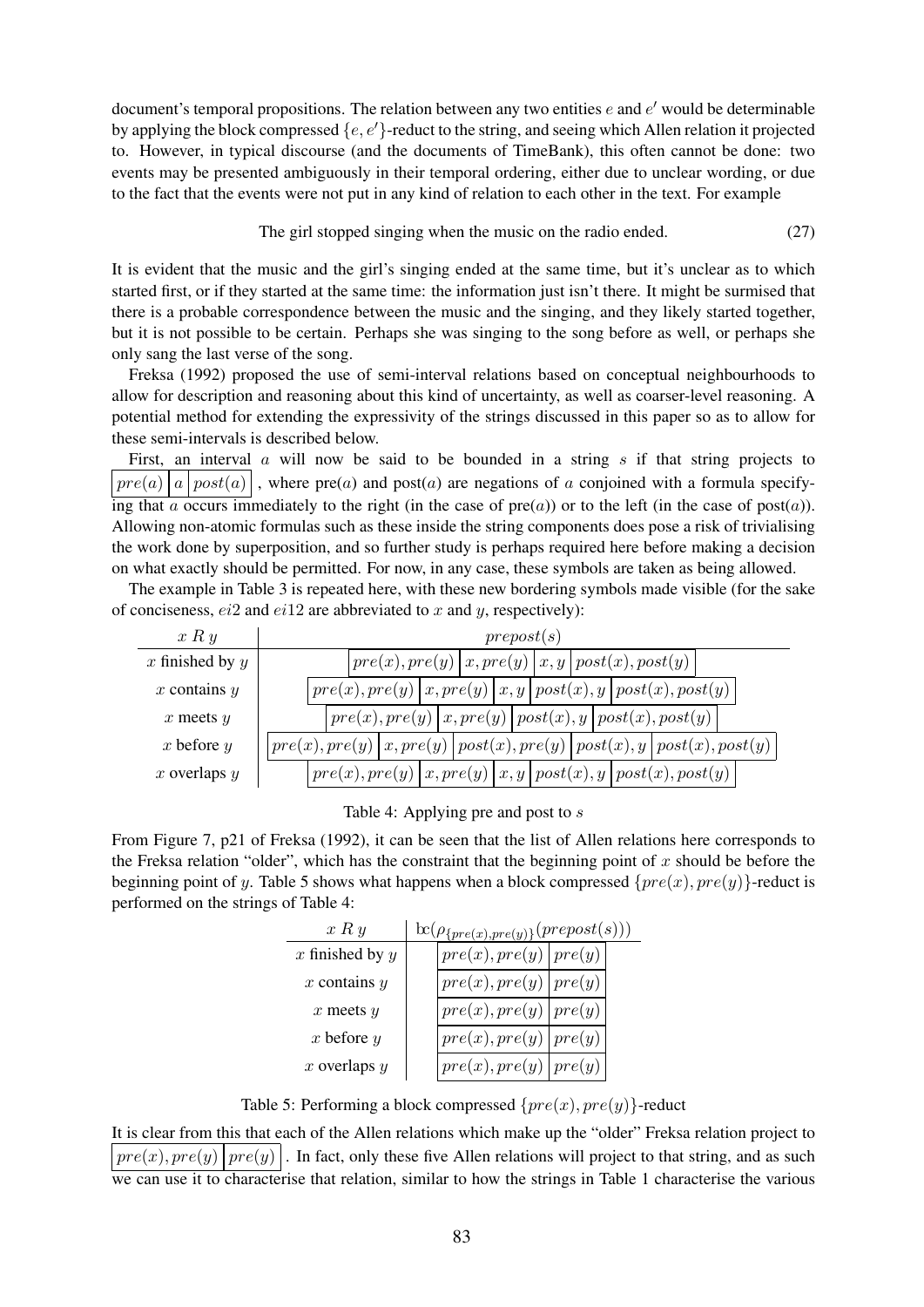Allen relations. Below are the characteristic projections for some of the more "simple" Freksa relations (note that some relations have multiple projections which could be considered characteristic, but just one is shown for each):

$$
s \models a \text{ ol "older" } b \iff s \text{ projects to } \boxed{pre(a), pre(b) \mid pre(b) \mid} \tag{28a}
$$

$$
s \models a \text{ yo "younger" } b \iff s \text{ projects to } \boxed{pre(a), pre(b) \mid pre(a) \mid}
$$
 (28b)

$$
s \models a \text{ sb "survived by" } b \iff s \text{ projects to } \boxed{post(a) \mid post(a), post(b)}
$$
(28c)

$$
s \models a \text{ by survives } b \iff s \text{ projects to } \boxed{post(b) \mid post(a), post(b)} \tag{28a}
$$
\n
$$
s \models a \text{ bh "head to head with" } b \iff s \text{ projects to } \boxed{pre(a) \mid pre(b)} \tag{28e}
$$

$$
s \models a \text{ it "tail to tail with" } b \iff s \text{ projects to } \boxed{post(a), post(b)}
$$
(28f)

$$
s \models a \text{ bd "born before death of" } b \iff s \text{ projects to } \boxed{pre(a) \mid post(b)}
$$
\n
$$
s \models a \text{ db "died after birth of" } b \iff s \text{ projects to } \boxed{pre(b) \mid post(a)}
$$
\n(28g)\n(28h)

These relations are dubbed simple here as they can all be projected to a single string with no further extensions to the framework, which would permit condensing a language of results from a superposition into a single string which is characteristic of that language. Conversely, the remaining Freksa relations all involve either a conjunction or disjunction of constraints, and thus require further mechanics in order to fit with this string representation.

For example, the relation "contemporary of" can be defined as

$$
s \models a \text{ ct "contemporary of" } b \iff s \text{ projects to } \boxed{pre(a) \mid post(b)}
$$
  
and s projects to  $\boxed{pre(b) \mid post(a)}$  (29)

and "precedes" can be

$$
s \models a \text{ pr "precedes" } b \iff s \text{ does not project to } \boxed{pre(b) \mid post(a)}
$$
 (30)

where "precedes" is effectively the opposite of "died after birth of". This is obviously not ideal – while (29) is indeed a reduction from the nine Allen relations which correspond to "contemporary of", a conjunction of two strings cannot easily be used as an input to another superposition. (30) is a bit better in that there's only one string involved, but again, it's difficult to superpose a negated string.

An option here is to expand again the symbols which can be boxed: allowing any pair of fluents  $\alpha$  and  $a'$  to be conjoined within a string component such that for any  $\alpha_i$  in a string s

$$
a \wedge a' \in \alpha_i \iff a \in \alpha_i \text{ and } a' \in \alpha_i \tag{31}
$$

for example

$$
\rho_{\{x \wedge y\}}([\boxed{x \mid x, y \mid y}]) = [\boxed{x, y}]] \tag{32}
$$

This allows for further Freksa relations to be represented as single strings

$$
s \models a \text{ ct "contemporary of" } b \iff s \text{ projects to } \boxed{a \land b}
$$
 (33a)

$$
s \models a \text{ pr "precedes" } b \iff s \text{ projects to } \boxed{pre(b) \mid post(a) \land b} \tag{33b}
$$

$$
s \models a \text{ sd "succeeds" } b \iff s \text{ projects to } \boxed{pre(a) \mid a \land post(b) \mid}
$$
 (33c)

While these methods do seem to have some potential, further work needs to be done in order to fully integrate the concept of semi-intervals into this framework. For example, consider

$$
\boxed{a \mid b \mid d \mid} \&_{w} \boxed{a \mid c}
$$
 (34)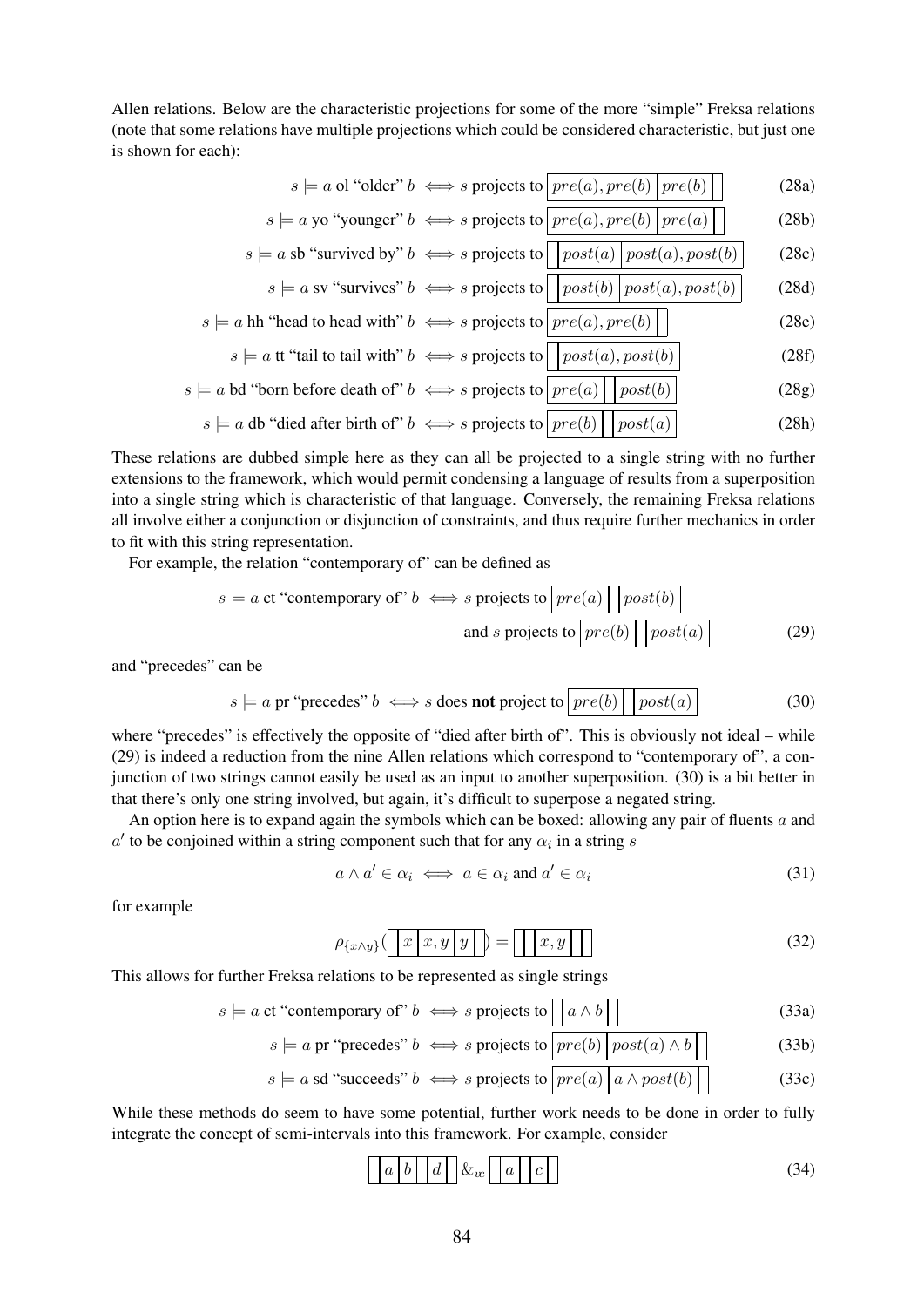which produces a language of 25 strings. The relation "b older than  $c$ " can be derived from this result without too much difficulty, but the relation between c and  $d$  is more problematic. There is not enough data to suggest any of Allen's or Freksa's relations with any kind of certainty, and this total lack of information cannot be represented as anything remotely concise using strings. The question then arises as to what to do with this result.

The number of times each Allen relation occurred in the 25 strings could potentially be examined, and a guess hazarded based on the most frequently occurring one, but this approach would require careful testing to determine whether there is real merit. For example, of the 25 strings in (34), five of them (20%) in the resulting language suggest the relation "c before  $d$ ", three (12%) for each of "overlaps", "contains", "finished by", and "meets", with the remaining eight Allen relations featuring in just one (4%) string each. This means 68% of those strings project to one of the five relations corresponding to "c older than  $d$ " – but there is no way to say for sure what relation there truly is between c and d without additional data.

Though it should be proved by experiment, it may be more beneficial in scenarios like this to simply leave the strings separate, and to not superpose them. Seeing two separate strings is plausibly more useful to an annotator than 25 alternate possibilities. Generalising from this, one could imagine that, rather than aiming for a single string representing the entire document's temporal structure, a number of maximal substrings are given instead, each of which contain as much information as can be made certain – that is, all strings are superposed with each other only under the condition that the language generated by superposition contains exactly one string (or group of strings corresponding to a single Freksa relation). In this way, the document's structure would still be visualised, but in chunks rather than a single timeline.

As an example, taking one of the smaller documents from TimeBank, $\frac{7}{1}$  translate all of the TLINKs to strings (35), then superpose until there are no more options for superposition which produce a singlestring language. The resulting set of strings (36) are the maximal substrings for the document.



# 5 Conclusion

An efficient refinement was given for the superposition operation using an approach which interleaves generation with testing of valid strings, and a method was described for increasing the expressiveness of temporal strings to allow for some level of partial information based on semi-intervals.

There is still further experimentation to be done on how exactly to best handle cases with incomplete data, especially in large documents. Derczynski (2016) notes that a careful balance is needed between being exact in distinguishing relations, and not letting the set of relations available become too large. The question of precisely what to do when the result of a superposition cannot be condensed to a single string needs to be answered, and whether to allow for branching timelines in cases of non-determinism. Tooling is also in development to demonstrate the uses of the strings, in particular as a visualisation aid which may complement existing tools for the annotation process.

# Acknowledgements

This research is supported by Science Foundation Ireland (SFI) through the CNGL Programme (Grant 12/CE/I2267) in the ADAPT Centre (https://www.adaptcentre.ie) at Trinity College Dublin. The ADAPT Centre for Digital Content Technology is funded under the SFI Research Centres Programme (Grant 13/RC/2106) and is co-funded under the European Regional Development Fund.

 $7$ Document wsj $_0006$ .tml